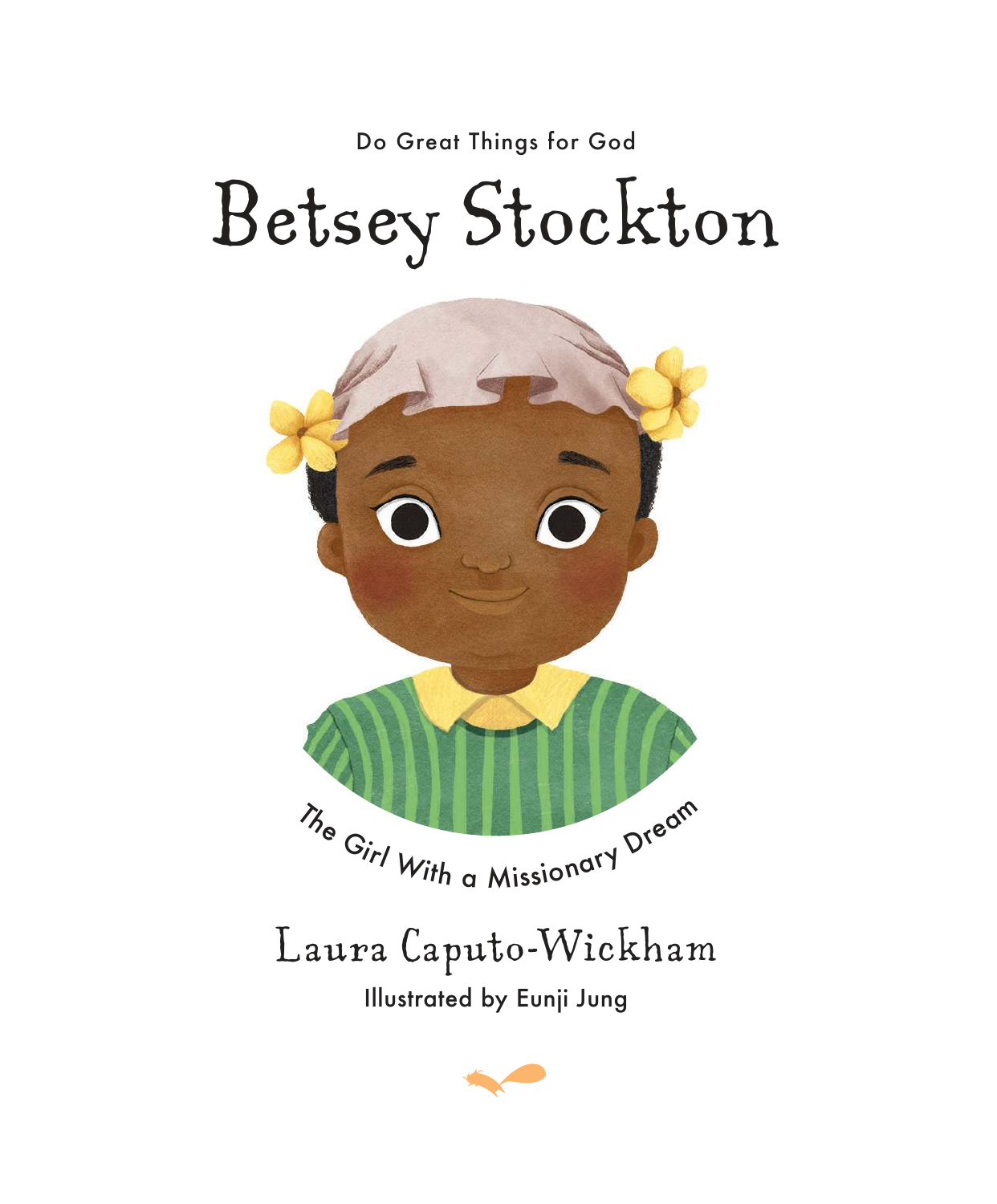hen Betsey was young, she dreamt of being a missionary.

She wanted to travel the world, meet new people and tell them all about Jesus.

But, very sadly, Betsey was born enslaved. She wasn't allowed to decide where to go and what to do.

> Then, one day, Betsey received good news.

She was finally free. She was able to decide what to do.

And what she wanted to do was to be a missionary!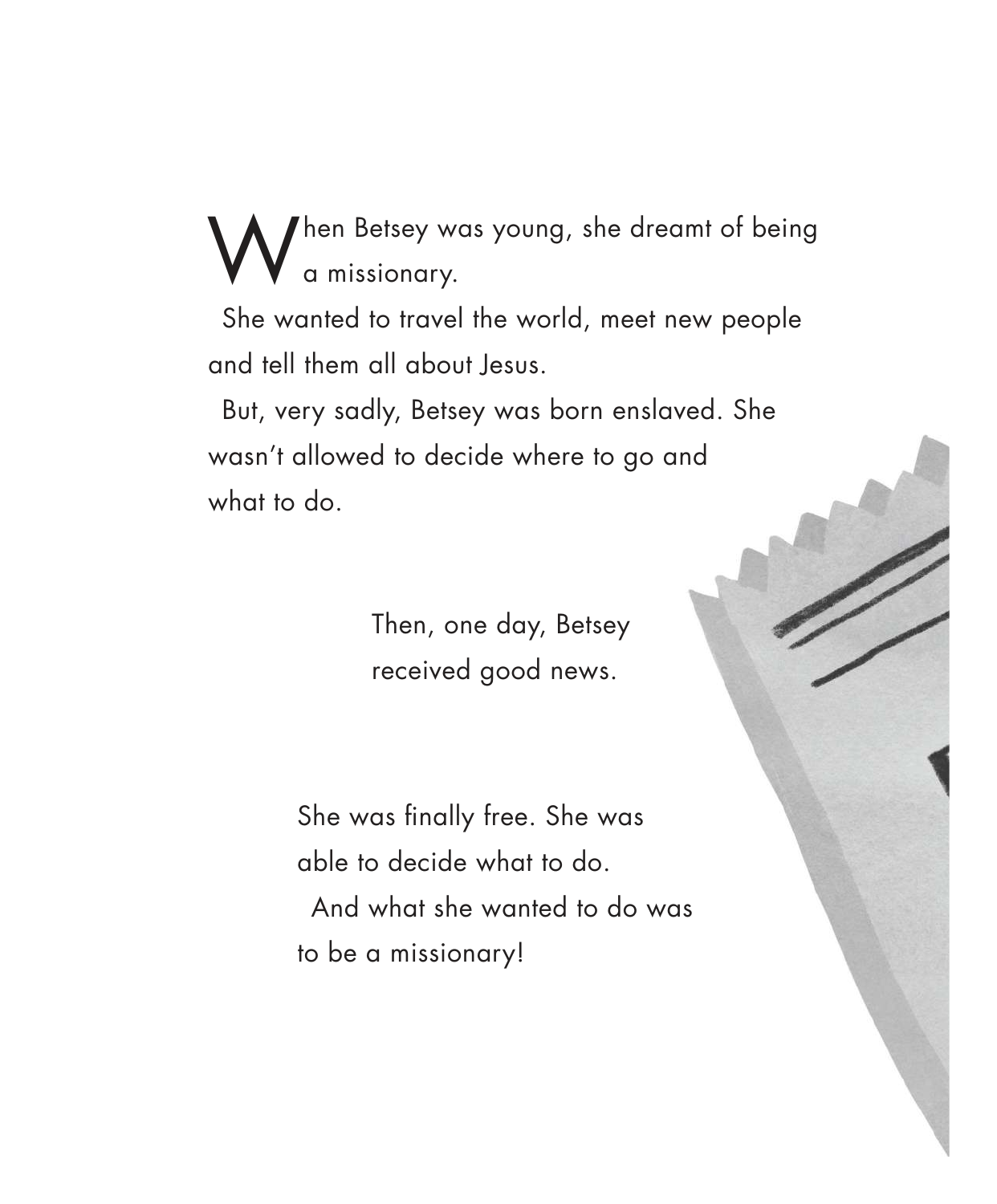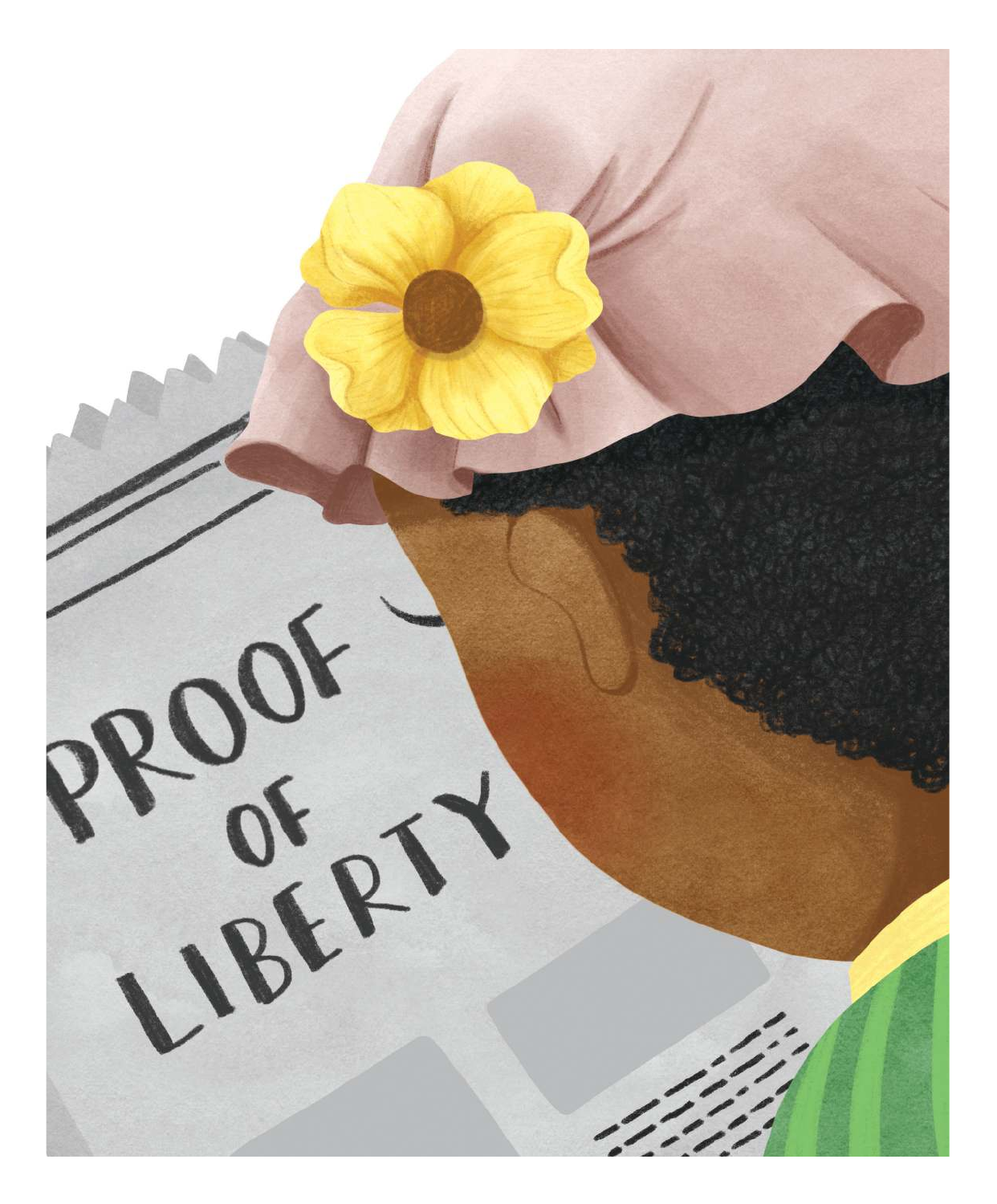When she decided to join a mission trip to Hawaii, people were shocked. It was very unusual for single women and people who had been enslaved to go on missions back then.

**ALLA** 

"How extraordinary!"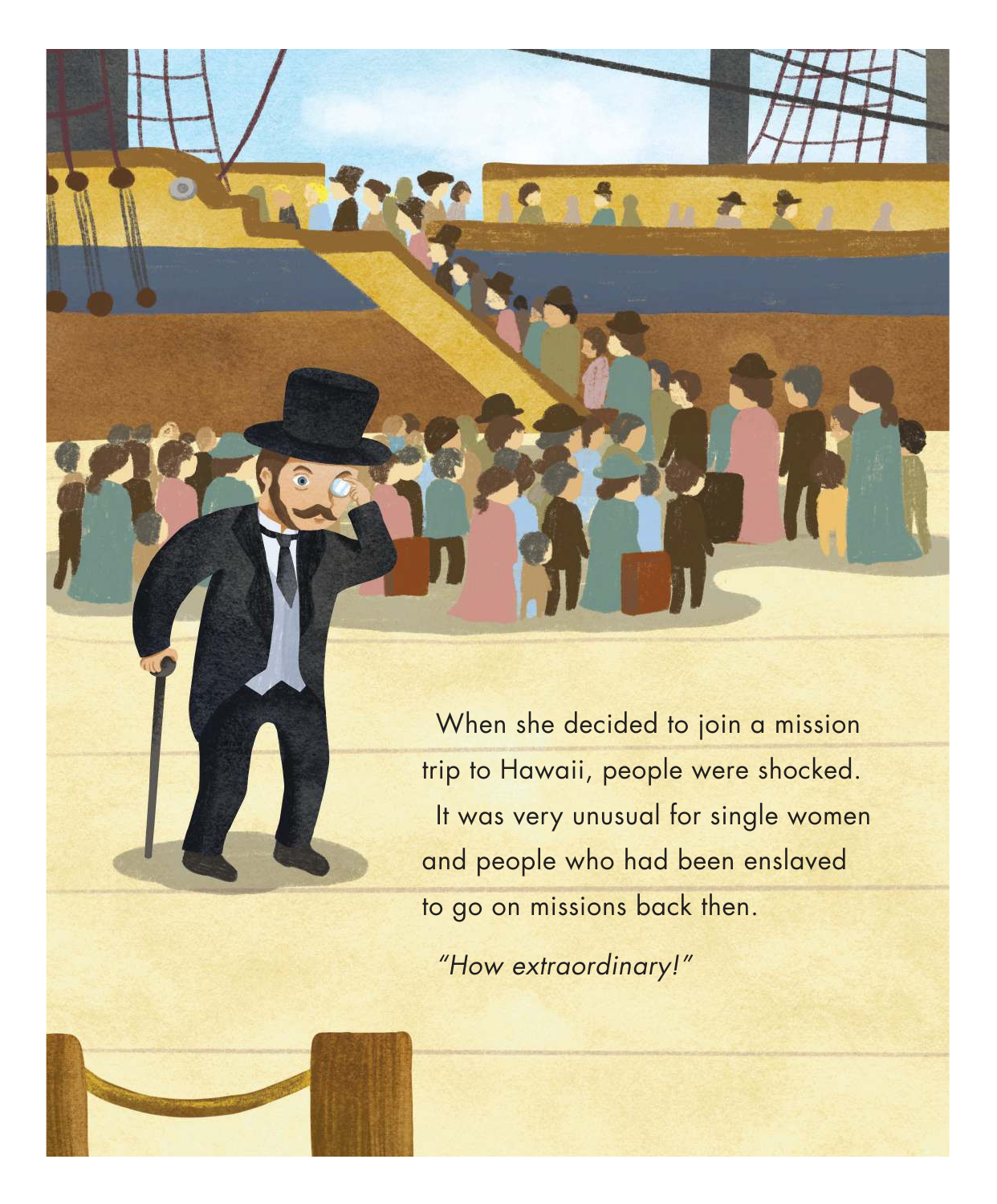But that's exactly what Betsey was an extraordinary girl who believed in an extraordinary God.

> "Wait for me!" And just like that, her journey began.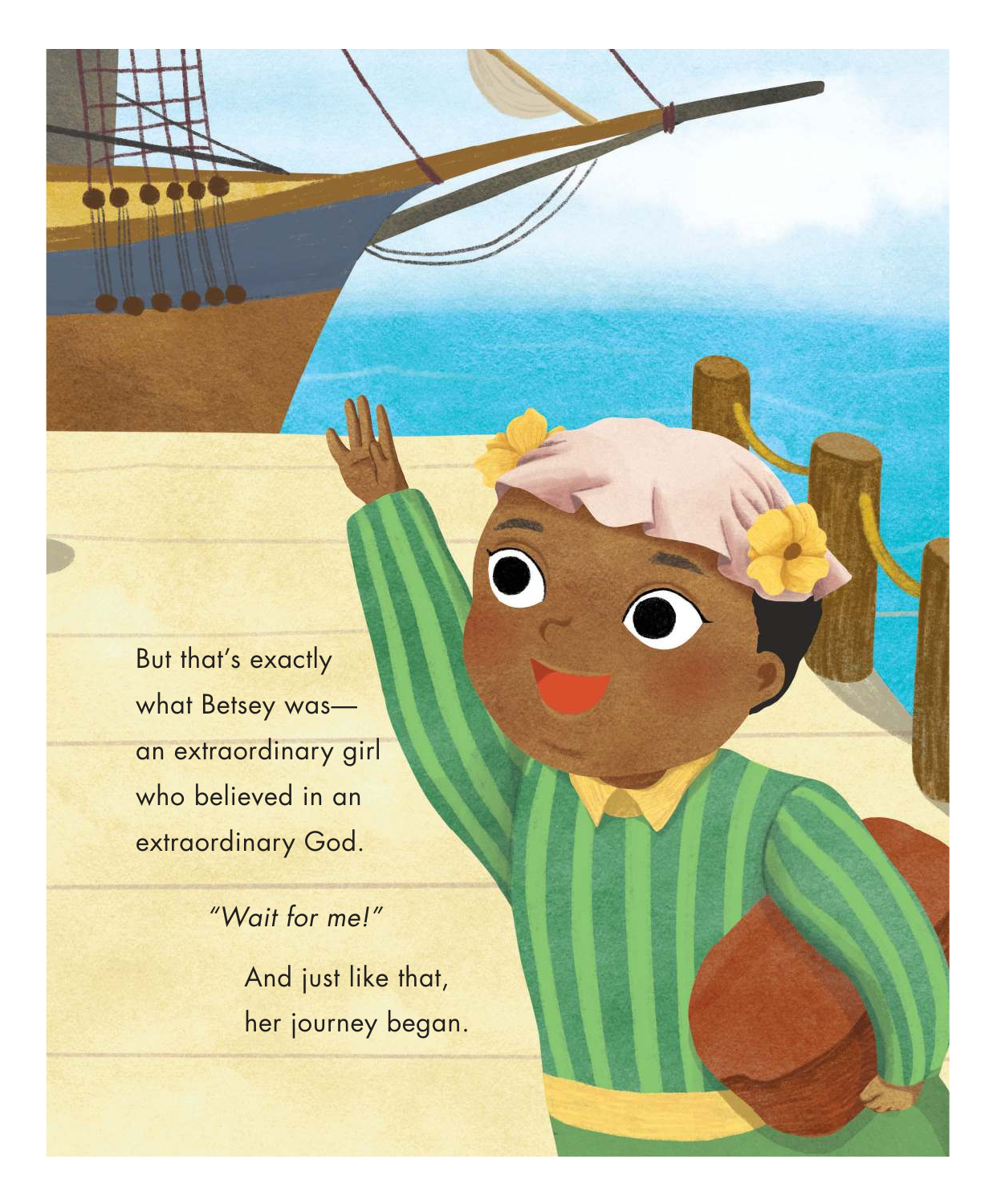It took five months for Betsey to cross the Pacific Ocean. She saw waves as tall as mountains… … that made her a little seasick. She saw playful dolphins, giant turtles and menacing sharks.